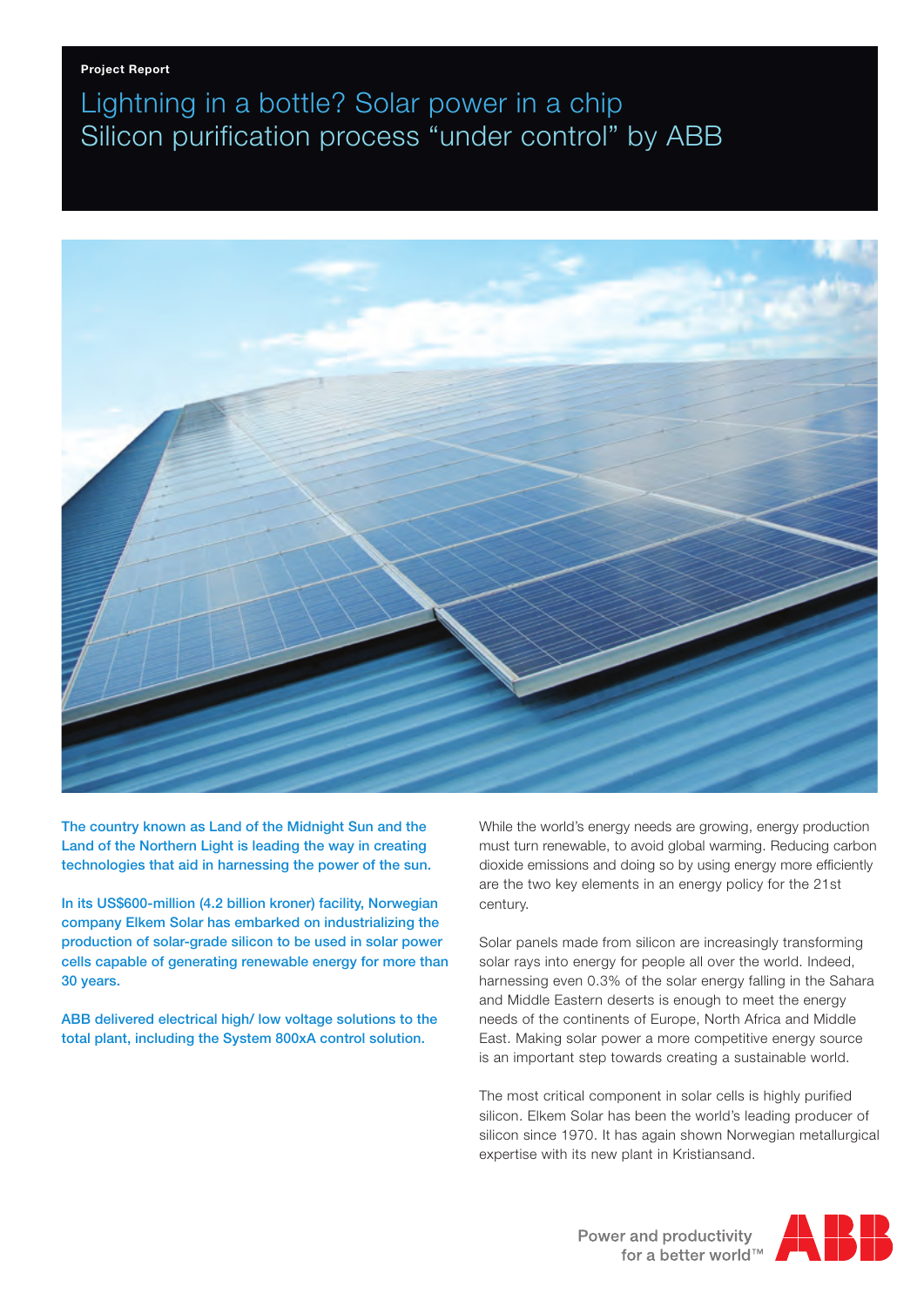### In this new factory, energy consumption is 75% lower than in a similar factory with traditional technology.





 $\sim$  – one of the most abundant resources on Earth – puts the silicon solar cell in a prominent position among



#### Breakthrough technology

High-purity silicon is needed in making photovoltaic and solar cells. However, the solar market has seen a limited supply of such silicon. Elkem Solar addressed this need by building a new facility in Kristiansand to produce 6,000 metric tons of high-purity silicon for solar cell panels a year. The plant became operational in July 2009.

In this new factory, energy consumption is 75% lower than in a similar factory with traditional technology. It accomplishes this by using ABB's compressive automation and power solution, integrated on the common System 800xA platform.

The new plant utilizes a new and energy saving metallurgical process for producing solar-grade silicon, Elkem Solar Silicon®, a future-oriented product that helps contribute to lower global CO<sub>2</sub> levels.

The new production line consists of five independent process steps for purifying silicon. System 800xA provides precise control of two of the processes, while ensuring safe and reliable operations and optimizing production and energy efficiency.

#### ABB control and safety solutions for energy efficiency

By integrating power and process systems on the common 800xA platform, ABB optimizes the design and performance of Elkem's electrical and automation systems, overall energy efficiency. Plus, there are the additional benefits of reduced maintenance, engineering and overall lifecycle costs.

The System 800xA solution consists of several operator workplaces, five AC 800M controllers and one AC 800M high integrity (HI) integrity controller for approximately 3,000 I/ Os. The solution is comprised of Foundation Fieldbus which is used to communicate with the various types of process equipment throughout the plant.

#### Scope of the project

- IO Check out
- FFB implementation and configuration
- FFB SW interfacing
- FFB Instruments parametrisation
- Profibus setup + SW for data mapping
- Commisioning assistance
- 800xA support
- Application SW modifications
- Platforms:
	- 800xA version 5.0 SP1
	- Profibus
	- Foundation Fieldbus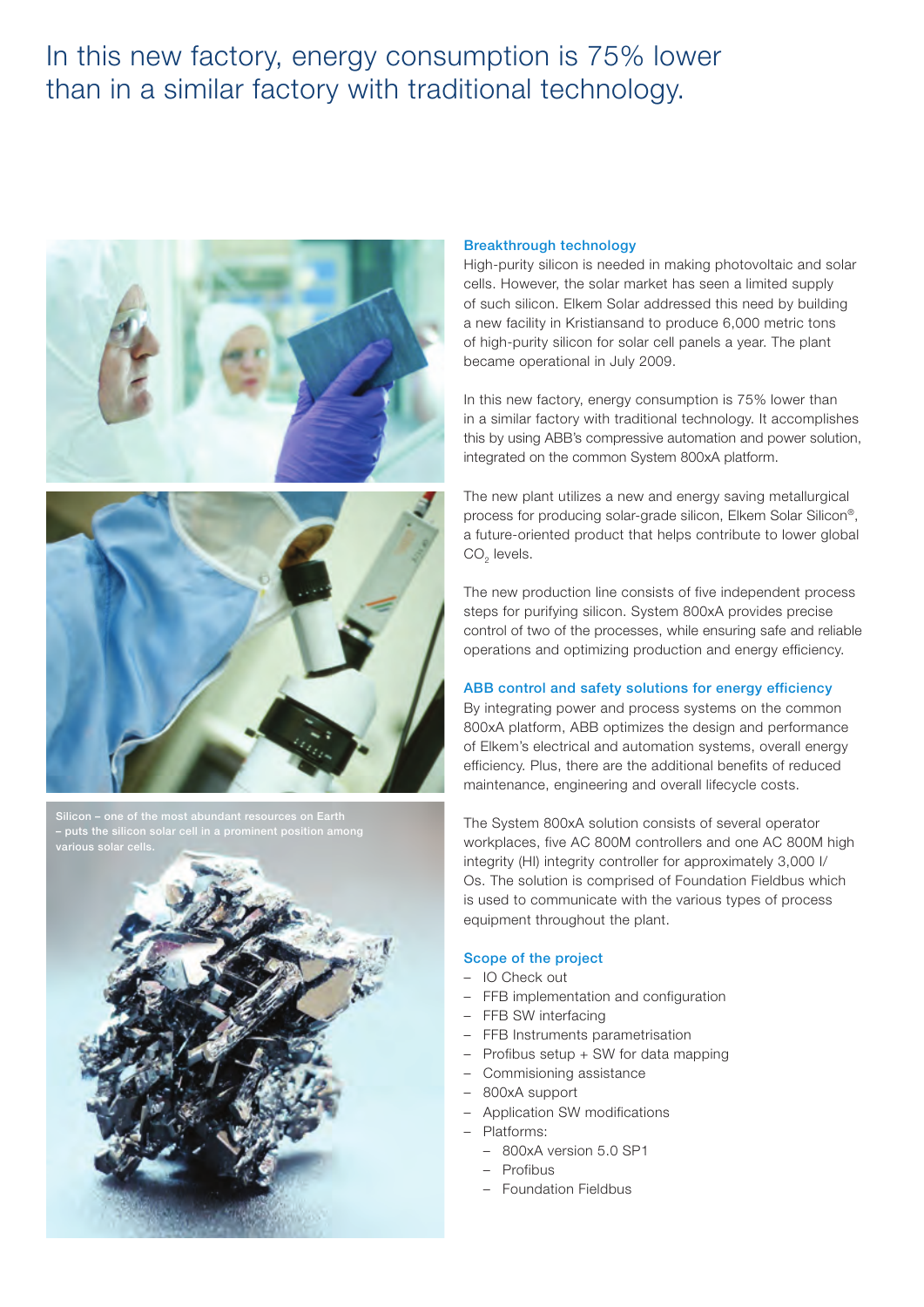#### Integrated process automation maximizes Elkem's capacity and energy efficiency

The realization of high-efficiency solar cells with low process cost is currently the most important technical issue for the major solar cell manufacturers, including Elkem.

To this end, Elkem developed the five-step process for purifying the silicon produced, with ABB control solutions including System 800xA controlling Steps 1 and 3 of the process line.

#### Elkem Solar Silicon production process

Step 1: Smelter (metallurgical silicon)

Quartz is reduced to silicon using carbon

#### Step 2: Slag treatment and crushing

This is the first of three sequential purification steps to reduce impurity levels and remove boron. This involves a pyrometallurgical slag treatment where liquid silicon is transferred from the arc furnace and then solidified and crushed after treatment. The slag-treated metal is then crushed before being sent to Leaching.

#### Step 3: Leaching

The hydrometallurgical cleaning process is where crushed silicon is cleaned with acids to reduce the level of phosphorus and other metallic impurities. Despite having one production line performing these energy-intensive and critical steps, Elkem is assured of complete control, safety and efficiency with System 800xA technology.

#### Steps 4 and 5: Direct solidification and post-treatment

For Step 4, the main purpose is to further reduce the levels of phosphorus and other metallic impurities. The process is similar to solar ingot production. Post-treatment involves cutting the solidified ingot into 10 kg bricks and cleaning them with acids. Parts of the ingot with an excessive concentration of impurities are cut off.

Lower production costs, equivalent product quality and less energy consumption – this is the picture Elkem foresees for the solar industry. ABB shares this vision. And together, we are one step closer to making this a reality.

# Elkem Solar Silicon® production process